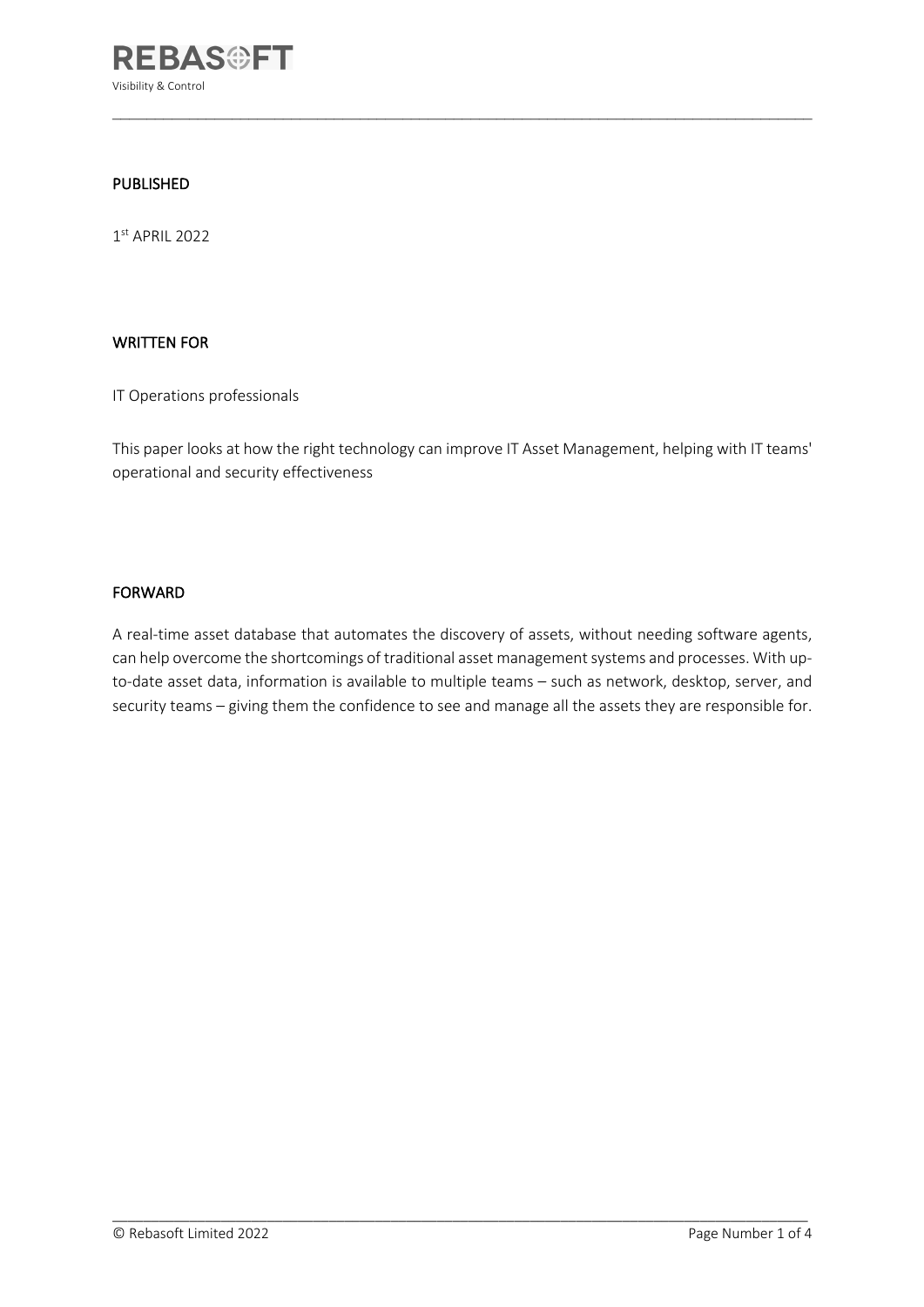### WHY ASSET MANAGEMENT

Operational and security frameworks that help staff effectiveness cite Asset Management as a critical component.

 $\mathcal{L}_\text{max}$  and  $\mathcal{L}_\text{max}$  and  $\mathcal{L}_\text{max}$  and  $\mathcal{L}_\text{max}$  and  $\mathcal{L}_\text{max}$  and  $\mathcal{L}_\text{max}$ 

Whether you need to manage or secure something, you need to know:

- a) It exists
- b) Other attributes like where it is? which components it has? to understand better how to deal with it

Financial and lifecycle needs have traditionally driven asset management as a process. Many of the technologies on the market meet these needs but rarely help in other areas. This means asset management systems are not trusted by IT teams who need to use their data.

IT teams say their asset systems are out-of-date, inaccurate, and not easy to integrate into other operational systems. They, therefore, cannot leverage this data to help resolve issues – whether they be operational or security. This is one of the main limitations of traditional asset management systems.

Asset management must be more dynamic and real-time to enable IT teams to leverage their information. Such real-time data, if correctly used, can reduce downtime or the impact of a cyber security incident by getting to the target system more quickly.

Knowing "what data and systems you manage, and the business function they need to support" is critical for ensuring they are well managed and secure.

"Asset management encompasses the way you can establish and maintain the required knowledge of your assets. Over time, systems generally grow organically, and it can be hard to maintain an understanding of all the assets within your environment. Incidents can occur due to not fully understanding an environment, whether an unpatched service, an exposed cloud storage account, or a misclassified document. Ensuring you know about all these assets is a fundamental precursor to being able to understand and address the resulting risks. Understanding when your systems will no longer be supported can help you to better plan for upgrades and replacements, to help avoid running vulnerable legacy systems." NCSC

## WHY ASSET MANAGEMENT NEEDS AUTOMATION

ITIL's IT Asset Management states it is an "accounting process for monitoring assets whose purchase price exceeds a defined limit". Furthermore, ITIL's asset management process starts with "IT Finance Manager creates Fixed Assets (Capital Assets) in the Fixed Asset Register (FAR)…"

 $\_$  ,  $\_$  ,  $\_$  ,  $\_$  ,  $\_$  ,  $\_$  ,  $\_$  ,  $\_$  ,  $\_$  ,  $\_$  ,  $\_$  ,  $\_$  ,  $\_$  ,  $\_$  ,  $\_$  ,  $\_$  ,  $\_$  ,  $\_$  ,  $\_$  ,  $\_$  ,  $\_$  ,  $\_$  ,  $\_$  ,  $\_$  ,  $\_$  ,  $\_$  ,  $\_$  ,  $\_$  ,  $\_$  ,  $\_$  ,  $\_$  ,  $\_$  ,  $\_$  ,  $\_$  ,  $\_$  ,  $\_$  ,  $\_$  ,